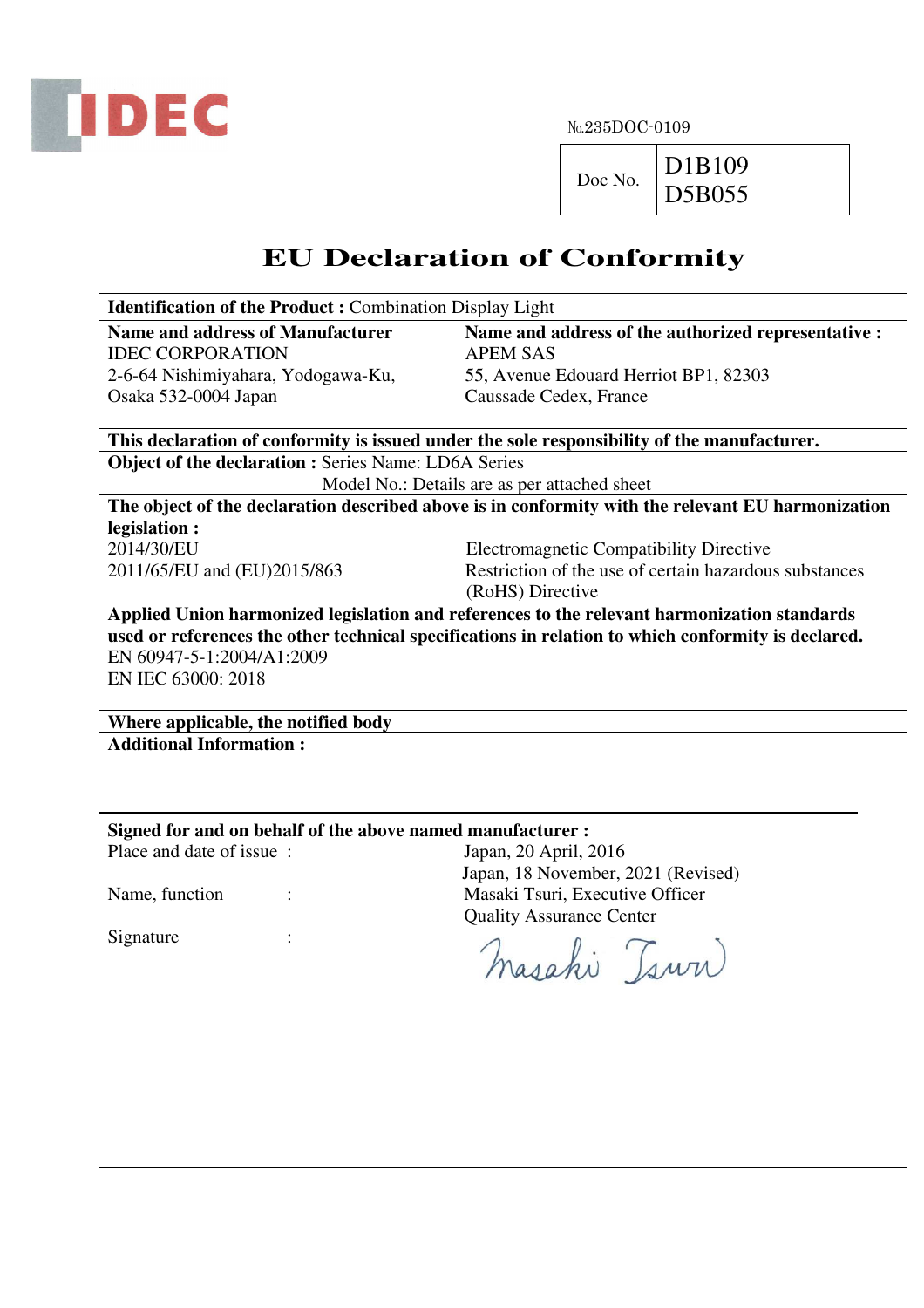

№235DOC-0109

| Doc No. | D <sub>1</sub> B <sub>109</sub> |
|---------|---------------------------------|
|         | D5B055                          |

20 April, 2016 1 April, 2018 (Revised) Page 1 of 2

**Nomenclature** 

|  |  |  |      |  | LD 6 A $-$ 3 D Z Q B $-$ RYGSW C $-$ |  | ******** |
|--|--|--|------|--|--------------------------------------|--|----------|
|  |  |  | 4567 |  |                                      |  |          |

- 1. Basic Model Designation LD
- 2. Lens Size and Shape  $6 - 60 \times 40$  Oval
- 3. Model Shape

A – Tower

4. Number of Tiers (may be followed)

- $0 0$  tire
- $1 1$  tier
- $2 2$  tiers
- $3 3$  tiers
- $4 4$  tiers
- $5 5$  tiers
- 5. Installation Method
	- D Direct Mount
	- W Wall Mount
	- G Frame Mount
	- P Pole Mount (may be shipped separately)
	- K Pole Mount without stand, L Shape Bracket may be mounted optionally (may be shipped separately)

## 6. Function

Blank – Continuous Light

- Z Continuous Light, Flicker and Buzzer
- C Continuous Light and Buzzer